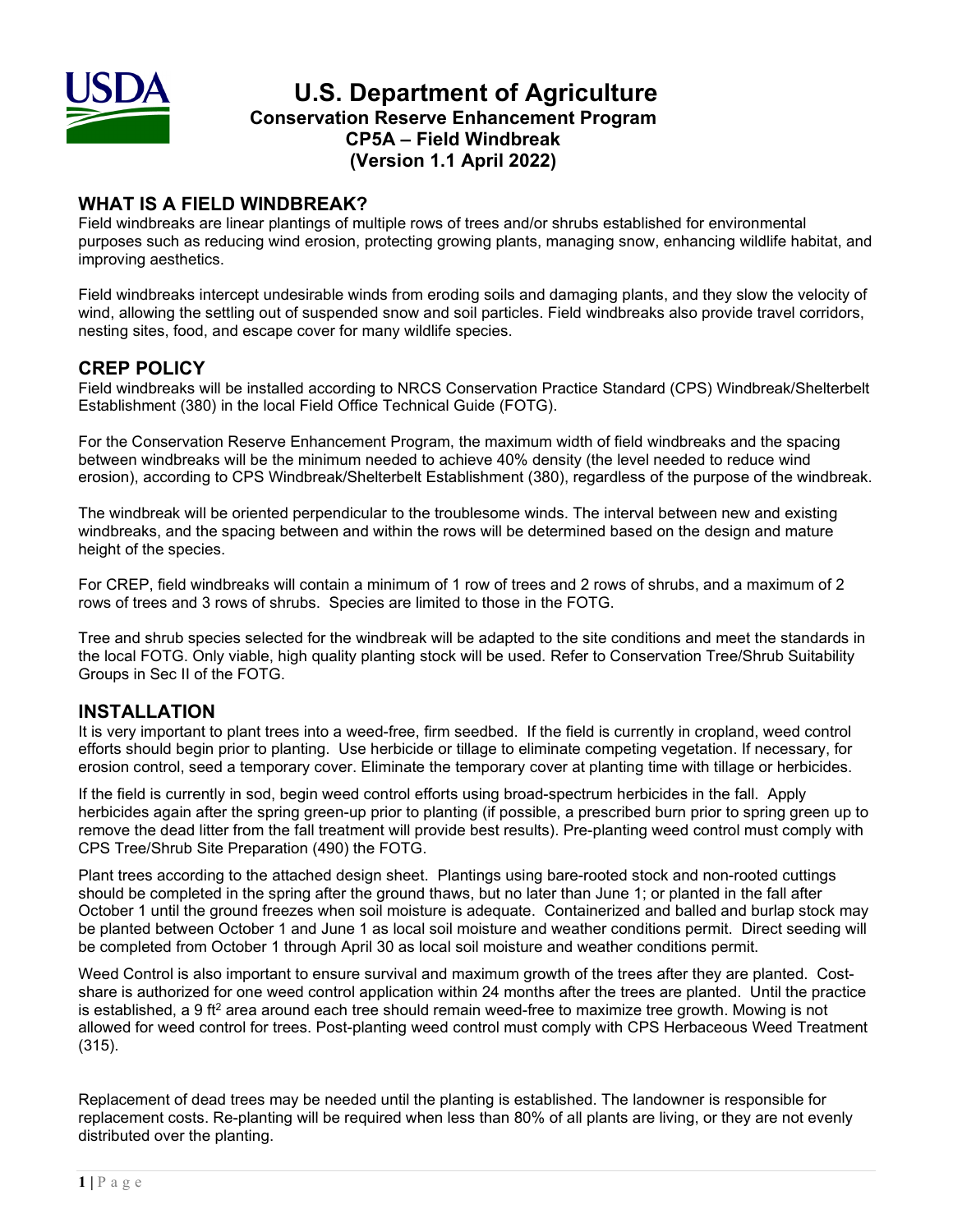For additional information on herbicide controls, contact your local Michigan State University (MSU) extension agent. Always apply herbicides according to labeled directions.

For additional information on establishment and maintenance, implementation requirements (available at <http://www.nrcs.usda.gov/> technical/efotg/ in Section IV).

Following is a list of trees and shrubs that are considered Good to Excellent for both Wildlife & Windbreak Suitability. Consult the local FOTG for more information and other species that may be used.

| <b>Tree Species</b>     | <b>Mature Height (ft)</b> | <b>Windbreak Suitability</b> | <b>Wildlife Suitability</b> |
|-------------------------|---------------------------|------------------------------|-----------------------------|
| Cedar, Eastern Red*     | 48                        | E                            | G                           |
| Cedar, Northern White*  | 48                        | E                            | G                           |
| Crab, 'Roselow' Sargent | 20                        | G                            | Е                           |
| Cranberry, Highbush*    | 13                        | G                            | Е                           |
| Dogwood, Gray*          | 13                        | G                            | G                           |
| Dogwood Red-Osier*      | 9                         | G                            | G                           |
| Hawthorn*               | 20                        | G                            | Е                           |
| Hazelnut, American*     | 12                        | G                            | Е                           |
| Plum, American*         | 8                         | G                            | E                           |
| Spruce, Norway          | 81                        | Е                            | G                           |
| Spruce, White*          | 80                        | E                            | G                           |
| Sumac, Smooth*          | 20                        | G                            | G                           |
| Viburnum, Maple leaf*   | 7                         | G                            | G                           |

#### **E-Excellent, G-Good; \*Denotes Species Native to Michigan**

#### **OPERATION AND MAINTENANCE**

Undesirable plants, insects, and pests shall be controlled, including such maintenance as necessary to avoid detrimental effects to the surrounding land. Some of the most common pests that need controlled on CRP acreage include autumn olive, multi-flora rose, spotted knapweed, quackgrass, etc.

After practice establishment, maintain the planting according to your CRP conservation plan. Maintenance activities are allowed only on a spot basis and only if necessary, to maintain stand health, maintain stand diversity, or control pests that will damage the CRP cover or adjacent lands. Maintenance activities are only allowed between August 1 – May 1 (i.e. - outside of the Primary Nesting and Brood-Rearing season). If maintenance activities are needed at times other than these, the FSA County Committee must approve the maintenance activity prior to the activity occurring.

Damaging pests need to be monitored and controlled. Repellents, poisons, tubing, netting and cages of various kinds may be needed to control rodents, deer, and other pests.

Tree plantings should be inspected on a seasonal basis and following major storm and runoff events. Any damages or sediment accumulation that would adversely impair the function of the planting must be corrected immediately, at the landowner's expense.

Trees and shrubs will be protected from fire, insects, disease, and animals until established.

Supplemental watering may be desirable to ensure adequate survival.

Refer to CPS Tree/Shrub Establishment (612) for further operation and maintenance details.

Pruning may be required to remove damaged, diseased or unwanted limbs to improve health and quality. Refer to CPS Tree/Shrub Pruning (660) for further details.